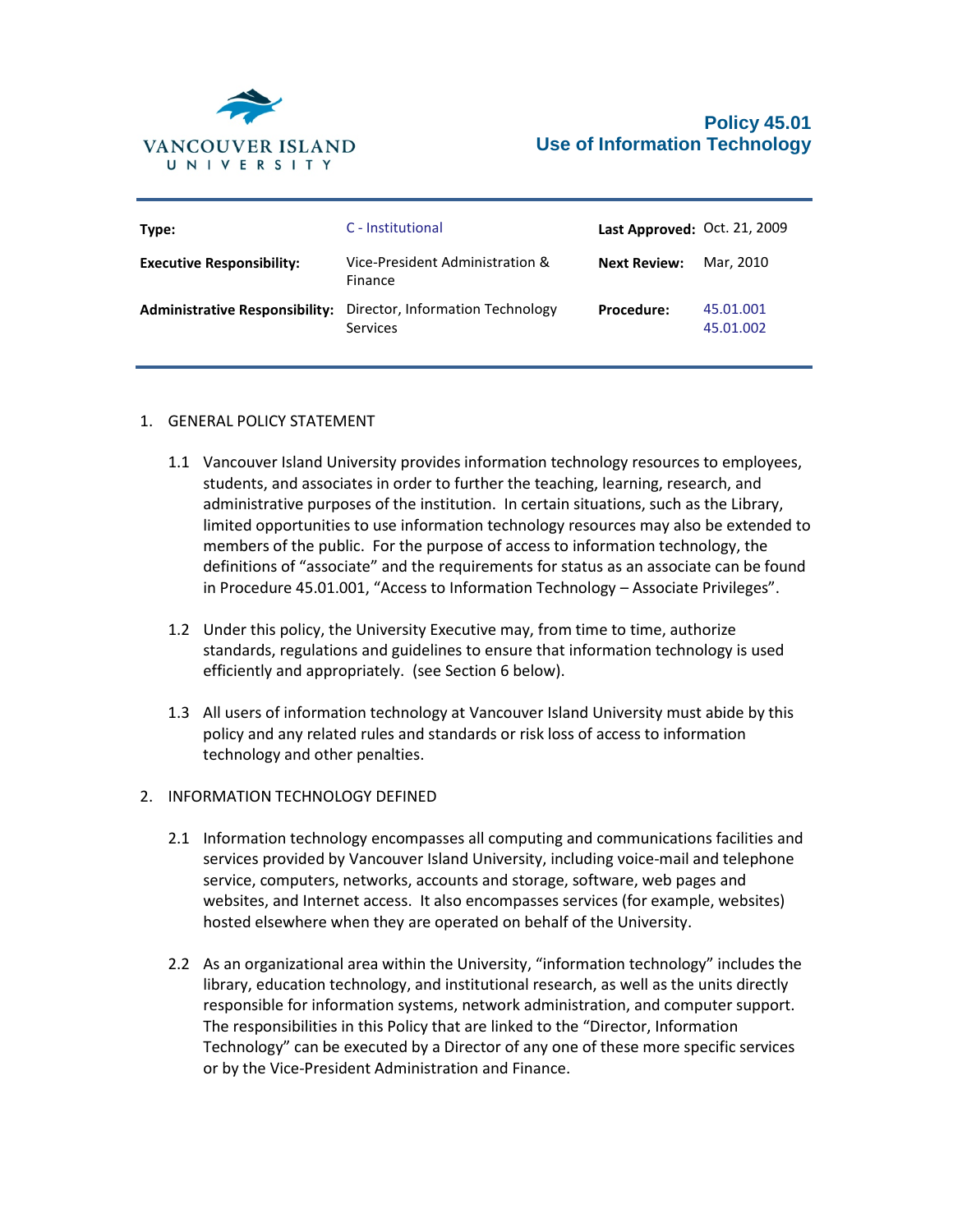## 3. CONFIDENTIALITY, SECURITY, AND THEIR LIMITS

- 3.1 Privacy and confidentiality are important values for Vancouver Island University. Normally, users can expect that their communications and the contents of their accounts will be treated as private and confidential and that their files will not be accessed without their permission. However, individuals have no right to absolute privacy when using information technology atVancouver Island University. The University owns the information technology infrastructure and is responsible for its use. The University reserves the right to take action to see that its information technology is used lawfully, appropriately, and efficiently in pursuit of the primary purposes of the institution.
- 3.2 Privacy does not extend to the following situations:
	- 3.2.1 Aggregate statistics about user accounts are not confidential (for example, data that indicate the amount of storage being used by particular accounts for .jpg files).
	- 3.2.2 As a normal part of system administration, information technology employees monitor levels of network traffic, use software that logs network activity, make copies of files, and maintain archives of these copies.
	- 3.2.3 Information technology employees may access any file, data, program, or e-mail in order to gather sufficient information to diagnose and correct network, hardware, and software problems. (see, also, the obligations of information technology employees in Section 5.1, below).
	- 3.2.4 Information technology employees will compile and release otherwise confidential information when this is requested in accordance with Section 3.3 of this Policy.
- 3.3 The University information technology staff will gather and release information that is normally confidential only when specifically requested to do so and only when the request meets the following three conditions:
	- 3.3.1 The request is made by the appropriate office in the institution. These offices are:
		- Human Resources or Health and Safety Services with respect to compliance with WorkSafeBC legislation.
		- The Executive Director, Communications & Public Relations (or another person authorized by the President to execute the legal obligations of the University with respect to legislation concerning freedom of information and protection of privacy) with respect to Freedom of Information requests or requests from law enforcement agencies for assistance with investigations.
		- The Executive Director, Student Services (in the case of students) or the Human Resources Department (in the case of employees and associates) with respect to an internal University investigation.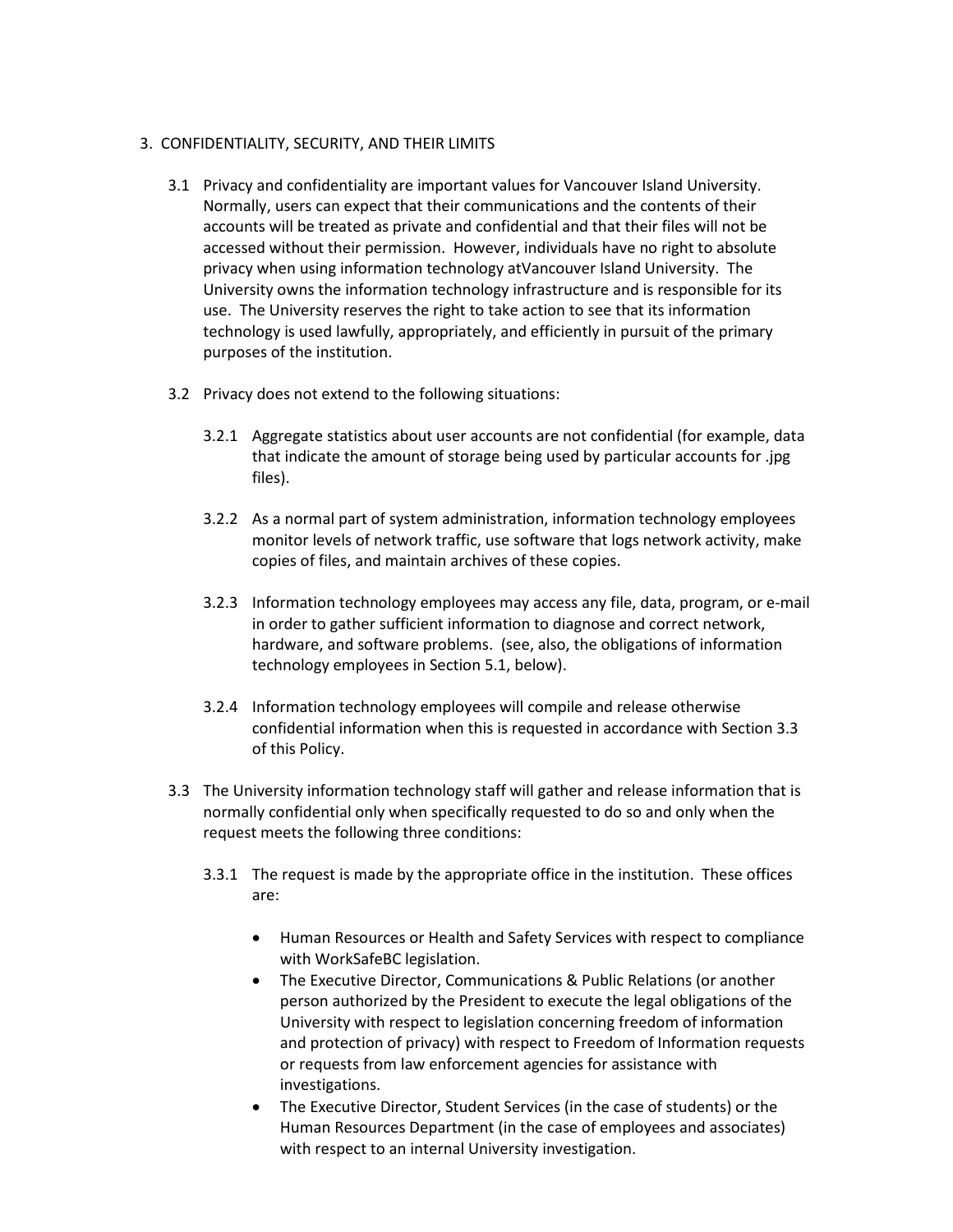- 3.3.2 The request is made in writing, is reasonably specific in terms of the information required, and specifies to whom the information is to be released. (The request to the Director, Information Technology to gather and release information need not contain reasons why the information is required. The person and office issuing the request according to Section 3.3.1 has the obligation to establish and document these reasons and to ensure that the request and subsequent actions comply with the appropriate laws and policies under which they are acting.)
- 3.3.3 The request is addressed to the Director, Information Technology who shall be responsible for fulfilling the request, even though the actual work of gathering the requested information may involve other information technology employees.
- 3.4 The University does not guarantee the security of any messages or files sent or received through its networks. Although the University will employ various tools and methods to enhance network security, all users need to be aware that others can potentially intercept or accidentally receive data sent over a computer network.
- 3.5 The University assumes no liability for files and information that are stored on its systems. It has no obligation to maintain or destroy any or all physical representations of particular files.

# 4. OBLIGATIONS OF USERS

# 4.1. Legal Use

- 4.1.1 Vancouver Island University requires all employees, students, associates and members of the public to use its information technology resources in ways that uphold all federal, provincial, and local laws and regulations. Areas of particular concern include:
	- The Criminal Code of Canada. Threats, harassment, or others crimes committed electronically are crimes.
	- Copyright Act. Storing, using, or displaying programs, images, or data without the proper permissions is theft.
	- Freedom of Information and Protection of Privacy Act. Information in an email or on a website can easily be distributed beyond the intended audience and thereby infringe someone's right to privacy.
	- Human Rights Code. All material that becomes public must respect the right of people to live in an atmosphere free of hatred, contempt, or discrimination. For example, it is illegal to display or print sexually explicit or racist material in a computer lab or in any other public context where others are likely to see it.
	- WorkSafeBC legislation. The obligation to maintain a safe and healthy working environment is a broad one and includes specific requirements concerning workplace violence, threats, and discrimination.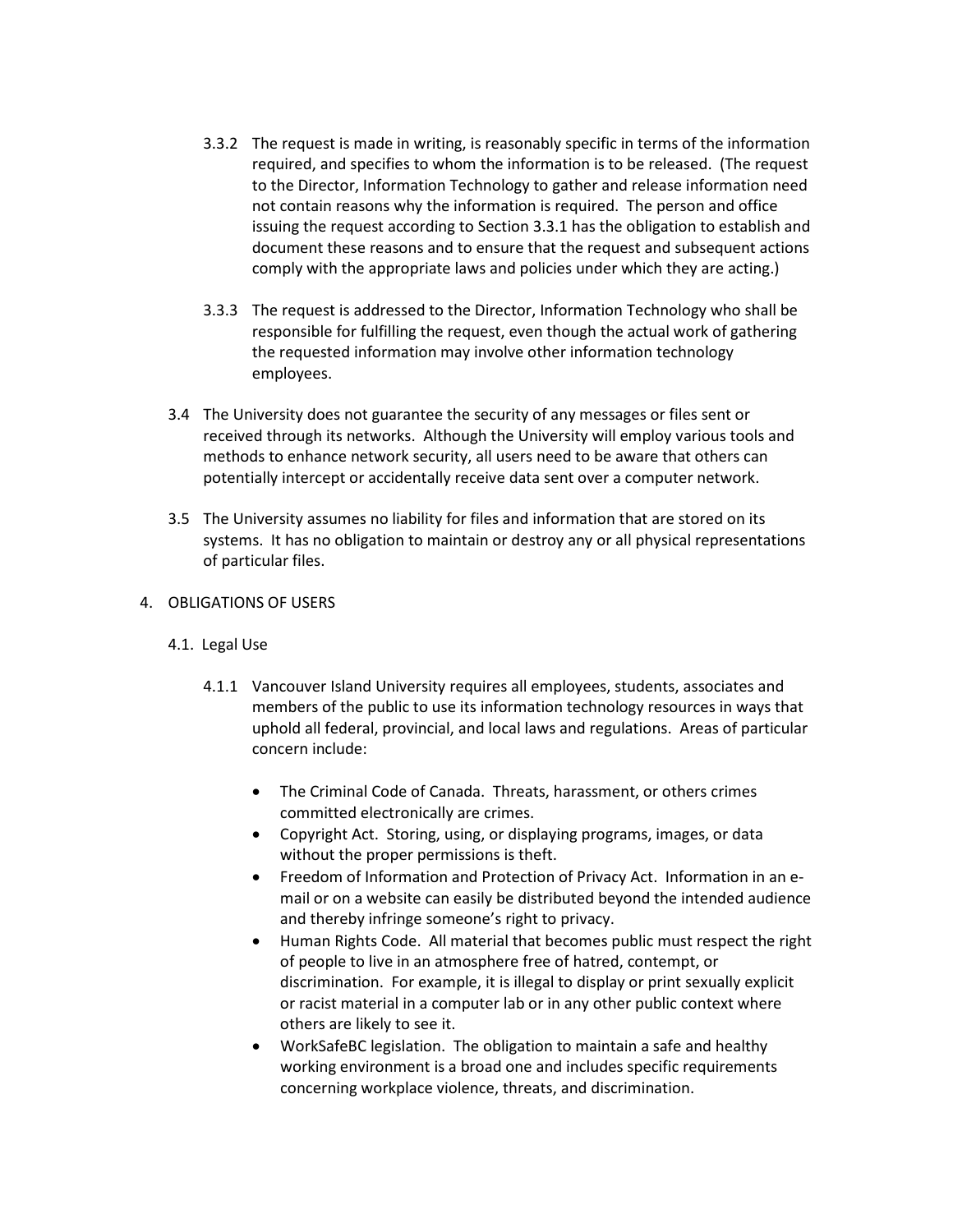#### 4.2. Acceptable Use

- 4.2.1 Users of information technology are required to meet expectations and standards of professional and ethical behavior that go beyond the requirements of law. These standards and expectation of "acceptable use" are designed to help achieve both (i) a positive learning and working environment in which all persons treat each other with dignity and respect and (ii) the effective and efficient operation of information technology resources.
- 4.2.2 The requirements and expectations of acceptable use are contained in University policies, guidelines, and collective agreements and in the rules and standards that may from time to time be issued under the authority of this Policy, Section 6.
- 4.3. Using information technology for non-University business
	- 4.3.1 Occasional and incidental use of e-mail, voice mail, and Internet access for personal purposes is acceptable, provided that these uses, in the opinion of the University, do not:
		- Interfere with institutional business (i.e., teaching, learning, research, and administration);
		- Detract from an employee's availability to carry out his or her assigned responsibilities;
		- Damage the University's reputation; and
		- Compromise the integrity and efficiency of the institution's information technology facilities and services.
	- 4.3.2 Except in the case of *InVIU* where free access and use of resources is permitted, use of University information technology and resources for commercial purposes or for the benefit of organizations not directly affiliated with the University is forbidden without the written consent of the Vice-President Administration and Finance. This includes, but is not limited to: any advertising on web pages or via e-mail or news postings; any solicitation of funds, goods, or services for any purpose; and processing or transmission of data on behalf of a third party whether a fee is charged or not.
	- 4.3.3 All personal and approved commercial use of information technology resources has the same status as institutional use and is subject to the same expectations regarding legal and acceptable use.
- 4.4. Reporting possible illegal and unacceptable use
	- 4.4.1 Employees should report to their supervisor all suspected illegal or unacceptable use of information technology resources.
	- 4.4.2 Deans and Directors shall forward reports of possible illegal or unacceptable use to either the Executive Director, Student Services (in the case students) or the Human Resources Department (in the case of employees and associates). In the interests of efficiency, instructors can (in the case of students in their classes)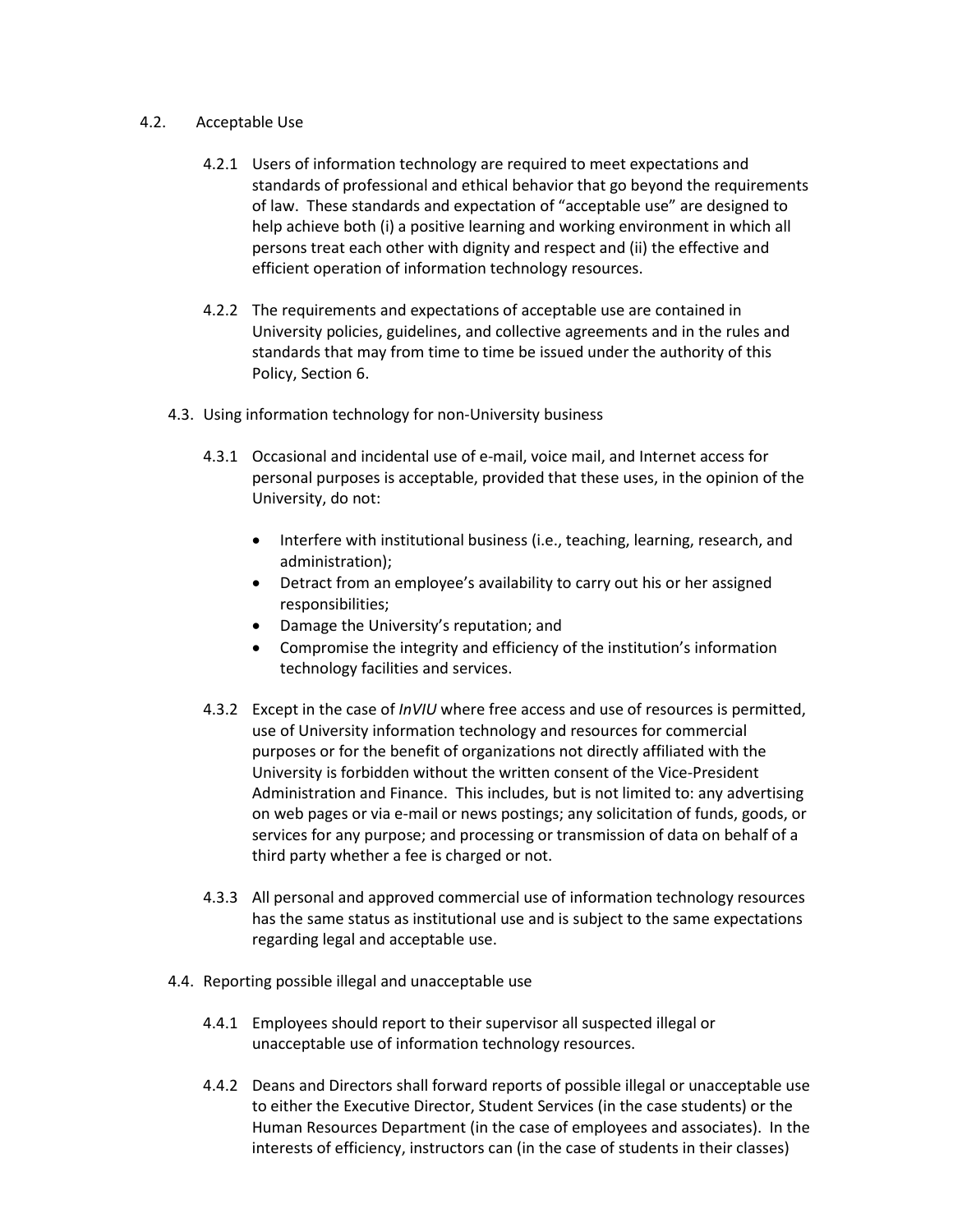report cases of possible illegal or unacceptable use of information technology directly to the Executive Director, Student Services, with a copy to the Dean of their Faculty.

#### 5. OBLIGATIONS AND AUTHORITY OF INFORMATION TECHNOLOGY STAFF

- 5.1 Like all other members of the University community, employees who support the information technology infrastructure and provide information technology services are expected in the normal course of business to use information technology appropriately, respect the privacy of others, and maintain the confidentiality of information that may come to their attention during the routine exercise of their duties.
- 5.2 Information technology employees will ascertain and release information that is normally confidential only when specifically requested to do so according to the provisions of Section 3.3 of this Policy.
- 5.3 In situations where there is an immediate threat to the integrity and availability of the University's networks and data systems, technicians and administrators in information technology have the obligation and authority to take the measures that they, in their professional judgment, think are necessary to secure the networks and systems for general use, even if this means denying access and causing loss or inconvenience to some users.

#### 6. ISSUING RULES AND STANDARDS

- 6.1. In order to promote a positive working and learning environment and to ensure that limited information technology resources are used effectively and efficiently, this Policy envisages additional rules and standards on a wide variety of topics related to information technology—for example: standards for equipment that is to be connected to the network; quotas on network storage; and expectations for e-mail etiquette.
- 6.2 The process for authorizing rules and standards under this Policy shall include the following steps:
	- A proposal is advanced by a member of senior management (i.e., a Dean, Director, or Principal).
	- There is adequate time for the Director, Information Technology or Vice-President Administration and Finance to evaluate the proposal and make recommendations.
	- The proposal is considered by Management Committee, and possibly by others, before it is revised and forwarded to the Executive.
	- The Executive makes a final decision on the rules or standards, and the President authorizes these.
	- The existence of the new or changed rules and standards is communicated broadly to employees and students by whatever methods seems appropriate—for example, by e-mail, splash screens, and/or web postings.
- 6.3 Rules and standards approved according to Section 6.2 shall be documented as Procedures under this Policy.